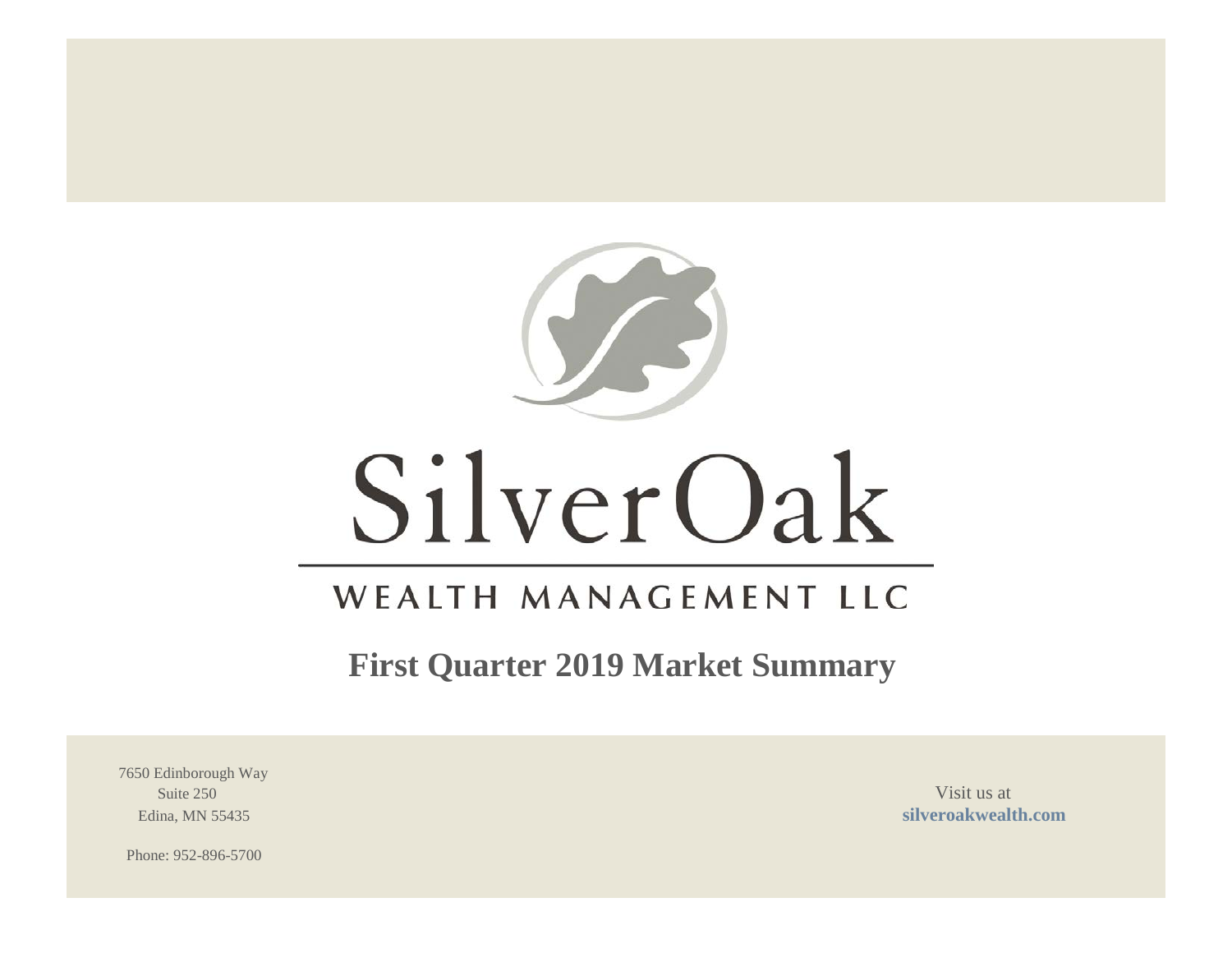# **First Quarter 2019 Market Summary**

The end of the first quarter 2019 capped one of the best starts to a year in decades, leaving investors with a sunny disposition as springtime emerges. This was in stark contrast to the tumultuous market that ensued in the fourth quarter of 2018, when global equity markets were down 10-20%. The swift rebound was likely stronger than most people expected and it may feel like the fourth quarter sell-off is a distant memory.

The last two quarters are a reminder that short-term market timing is unattainable markets can go up more than you think and likewise, go down more than you think. Fourth quarter returns were worse than economic fundamentals would suggest, while first quarter returns were much better than the fundamentals, which have weakened recently. Improved investor sentiment and the indication of less restrictive monetary policy going forward has fueled markets. Taking the past two quarters together there was a lot of action, but overall the markets are back where they started, near the alltime highs set in September of 2018.

The Federal Reserve has significantly changed their policy and rhetoric over the past 3-6 months. In October, the Fed's plan was to continue reducing their balance sheet and to raise interest rates four times by the end of 2019. After a large correction in the equities markets at the end of 2018, the Fed acknowledged that economic data such as job growth, retail sales and business capital expenditures has slowed. In March, the Fed announced they do not expect to raise rates in 2019 and they will stop reducing their balance sheet by October. This is significant because monetary policy is going from restrictive to a more neutral stance. The market has wanted the Fed to be more dovish and they got their wish. With the Fed providing a "backstop", investor's fears have eased and they have taken on more risk, just as they have done each time the Fed has provided stimulus over the past ten years. It seems we are back to a situation where good news is good news and bad news is good news. Under this environment, equities could grind higher with muted volatility.

U.S. large company stocks, represented by the S&P 500 Index, were up 13.7% during the first quarter of 2019. U.S. small company stocks, represented by the Russell 2000 Index, had positive returns of 14.6%. The markets have a lot of faith that the Fed will extend this expansion by being accommodative. In this "low economic growth" environment, growth stocks have been favored and thus outperformed again in the first quarter. However, the rally has been broad based across all sectors.

International stocks, represented by the MSCI ACWI ex US Index, were up 10.3% for the quarter. Growth in many international countries was weak coming into this year, with a downturn in global manufacturing and trade being a major cause. This has largely remained the same story; however, some Asian countries have seen growth pick up in March. China has been stimulating their economy, which should have a multiplier effect across many developed and emerging market economies. Central banks around the world have eased similarly to the Fed, supporting global markets.





For the quarter, the Bloomberg Barclays U.S. Aggregate Bond Index, which represents a broad basket of bonds, was up 2.9%. Interest rates dropped considerably, boosting bond prices and returns. The Fed did not raise rates during the quarter and are not likely to hike rates for the rest of the year. In fact, the market is anticipating the Fed's next move is to cut rates. Credit spreads tightened as investor sentiment rebounded, thus leading to strong returns in credit-sensitive bond sectors. Fixed income and equity markets are showing mixed signals. Stocks and credit oriented fixed income have performed very well year-to-date while bond yields have fallen, reflecting a cautionary view due in part to worsening economic data trends.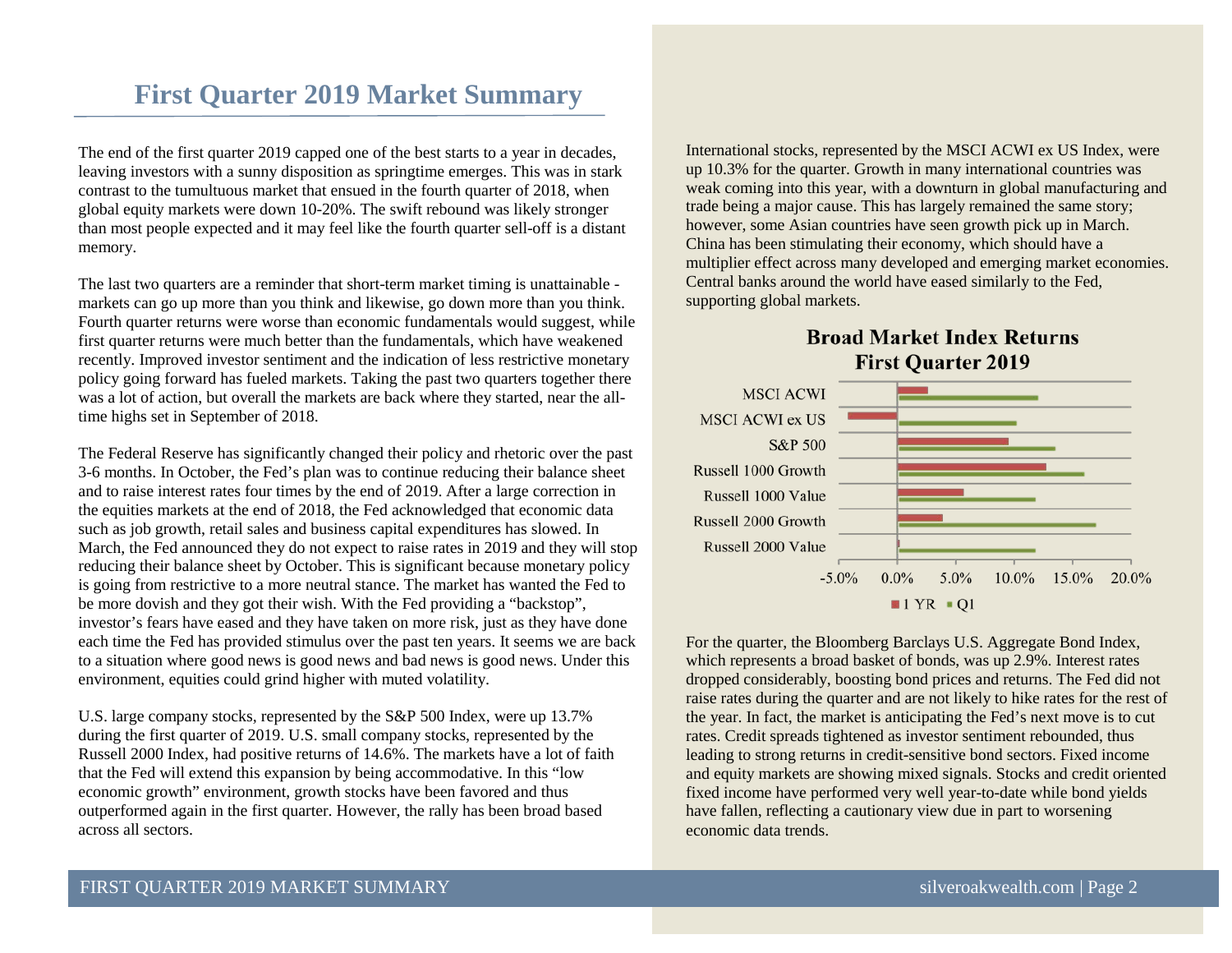Much talk has been made recently in the media about the yield curve inverting during the quarter. Typically, long-term rates have higher yields than short-term rates. When the opposite occurs, the yield curve is inverted. The yield curve is often viewed as a leading indicator for economic strength, as all U.S. recessions since the 1960s have been preceded by a yield curve inversion. It is important to note though, that there have also been "false positives" during that timeframe, and an inversion is not a requirement for a recession. However, there is still a rationale for why it matters. When the yield curve is inverted, banks cannot borrow short-term and lend longterm. This tightens financial conditions, which negatively impacts the economy.

The yield curve is an example of a leading indicator, which is useful in assessing economic and market conditions. SilverOak's Market Dashboard combines many of these indicators, such as economic data (employment, housing, manufacturing, etc.), corporate earnings, credit spreads, valuations and sentiment indicators. It is important to note that a single indicator does not forecast imminent doom, nor should any one indicator be used as an automatic actionable trigger. Leading indicators reflect a story, and it is up to those using the data to determine the narrative. With an amalgamation of data points, an investor can form a more educated view of the market conditions and determine where they want to be on the risk spectrum. At SilverOak, we help clients make sense of this vast and often tangled expanse of information and chart a clear path through based on their own individual goals and objectives.

The markets are likely pricing in future economic improvement and accommodative monetary policy. However, the pace of equity gains we saw in the first quarter will not be sustainable. The first quarter's gains annualized would be 50-60%; returns of that magnitude are very unlikely and thus it is reasonable to assume returns will be lower for the rest of the year. Despite the improvement in sentiment, the risks to the market did not disappear. In addition, the amount of fiscal deficit and an accommodating monetary policy this late in an economic cycle is uncommon.

Given we are likely in the later stages of this economic cycle, combined with recent mixed economic signals, we believe it is prudent for investors to focus on managing the issues that are controllable: reviewing longterm portfolio allocations, shoring-up personal balance sheets and cash flow statements, avoid taking excessive risks or extending leverage beyond what is reasonable, etc. If you have already completed these items, then sit back and watch the theatre unfold knowing that you are well positioned.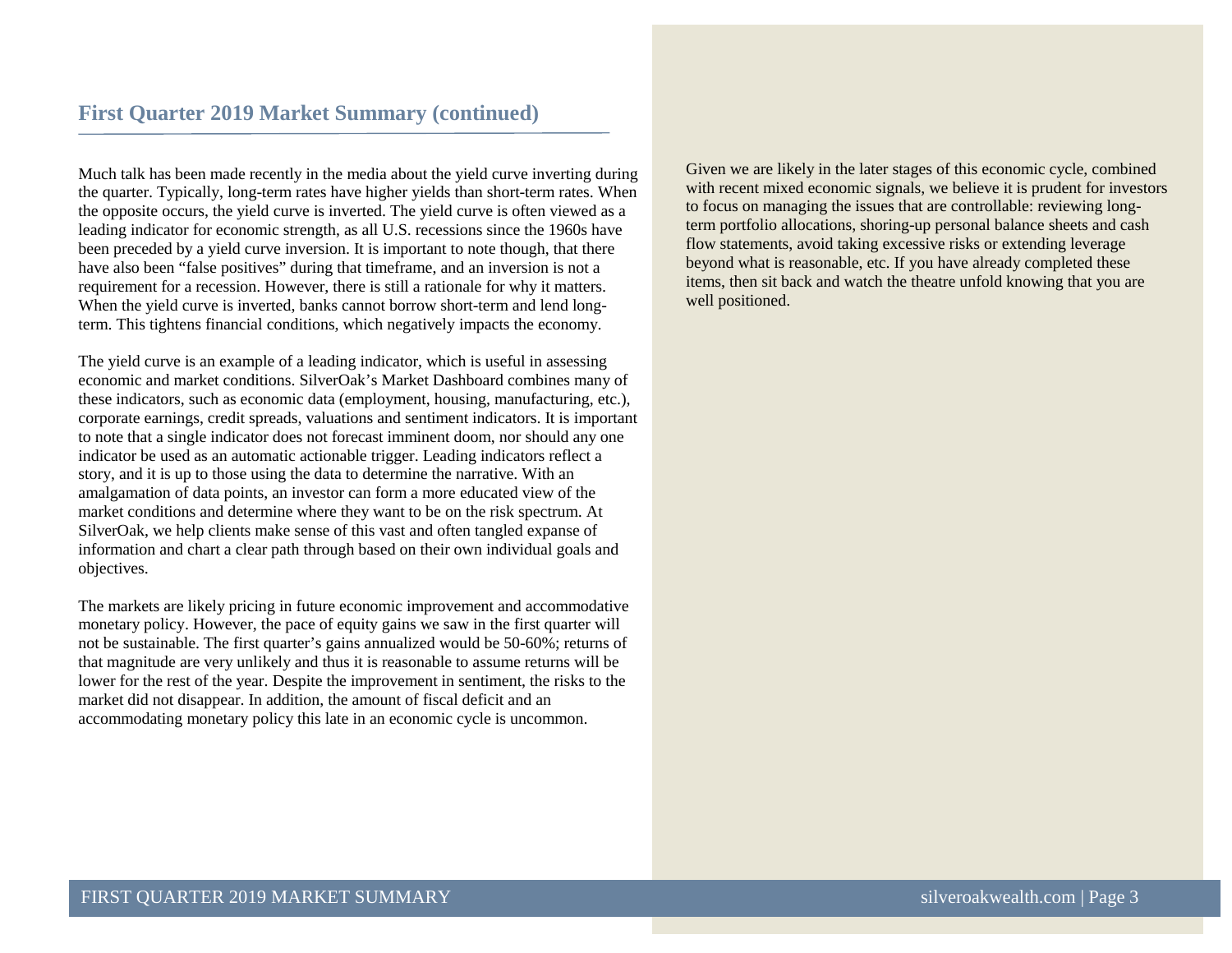# **HIGHLIGHTS**

# **MACROECONOMICS**

- The Bureau of Economic Analysis released the third estimate of fourth quarter 2018 real GDP, an annual rate increase of 2.2% from the preceding quarter. The first quarter advanced estimate increased to an annual rate of 3.2%.
- The University of Michigan Consumer Sentiment Index final reading for March was 98.4, which was essentially flat vs. the fourth quarter. Though, consumer sentiment remains at very strong levels.
- The ISM Manufacturing Index trended lower during the quarter, finishing at 55.3 in March. While the Index has come down since it peaked in August 2018, the Index level is still strong. Typically, when the ISM Index is above 55 it is bullish and when it is below 45 it is bearish.
- In March, the Conference Board Leading Economic Index increased 0.4% monthover-month to 111.9. The Index had paused over the past six months; however, the preliminary March reading indicates a resumption in growth.
- The price of WTI Crude Oil was \$60.19 at the end of March, which is 33.3% higher than \$45.15 at the end of December. The price of Brent Crude Oil increased 34.3% in the quarter to \$67.93. The price of oil recovered some of the losses from 4Q as supply remains disciplined.
- In March, headline CPI increased 1.9% year-over-year. Core CPI, which does not include food and energy, had a 2.0% increase. Inflation remains subdued, much like it has been the past decade.

# **HOUSING**

- The housing sector softened in 2018 as higher interest rates and home prices caused affordability to decline. However, interest rates have declined since late 2018, and March housing data came in stronger than previous months.
- Preliminary existing home sales increased in the quarter with a monthly average annualized rate of 5.21 million units from 5.14 million units in the fourth quarter. Though, the March annualized rate is 7.0% lower than the 5.60 million units in March 2018. Unsold home supply remains at low levels.
- The preliminary existing home sale prices for March were 3.8% higher than the levels of one year ago. Prices have been trending up since the beginning of 2012, though the recent year-over-year gains have softened the past few months.
- New home sales have been weak since mid-2018; however, the March sales saw an increase. There appears to be housing demand if interest rates and home prices remain contained.
- S&P Case-Shiller 20-City Home Price Index (seasonally adjusted) showed home prices rose over 2.9% year-over-year in February. Of the locations in the Index, home prices in San Francisco, Seattle, Phoenix, Las Vegas, and Denver have risen the most since the 2011.

#### **EMPLOYMENT**

- The labor market has generally been healthy. The job growth rate has slowed slightly, as employers are having difficulty finding workers with the required skills. Wages growth is the strongest it has been in a decade.
- During the quarter, nonfarm payrolls averaged a healthy 180,000 jobs added per month.
- The unemployment rate was essential flat at 3.8% during the quarter.
- Initial Jobless Claims have been decreasing since 2009 and dipped to lows last seen in 1969, reflecting a tight labor market.

# **DOMESTIC CORPORATIONS**

- Corporate operating earnings in the fourth quarter 2018 were higher than the previous year. However, estimates for 1Q and 2019 have been reduced as corporate confidence has been tempered in part due to China/U.S. trade discussions.
- Operating profit margins remain well above historical averages though they have retreated the past few quarters. Margins have benefitted from lower taxes but have yet to be pressured by increased interest rates and modest wage inflation.
- U.S. equity forward P/E multiples are near historical averages while trailing P/E multiples are above historical averages.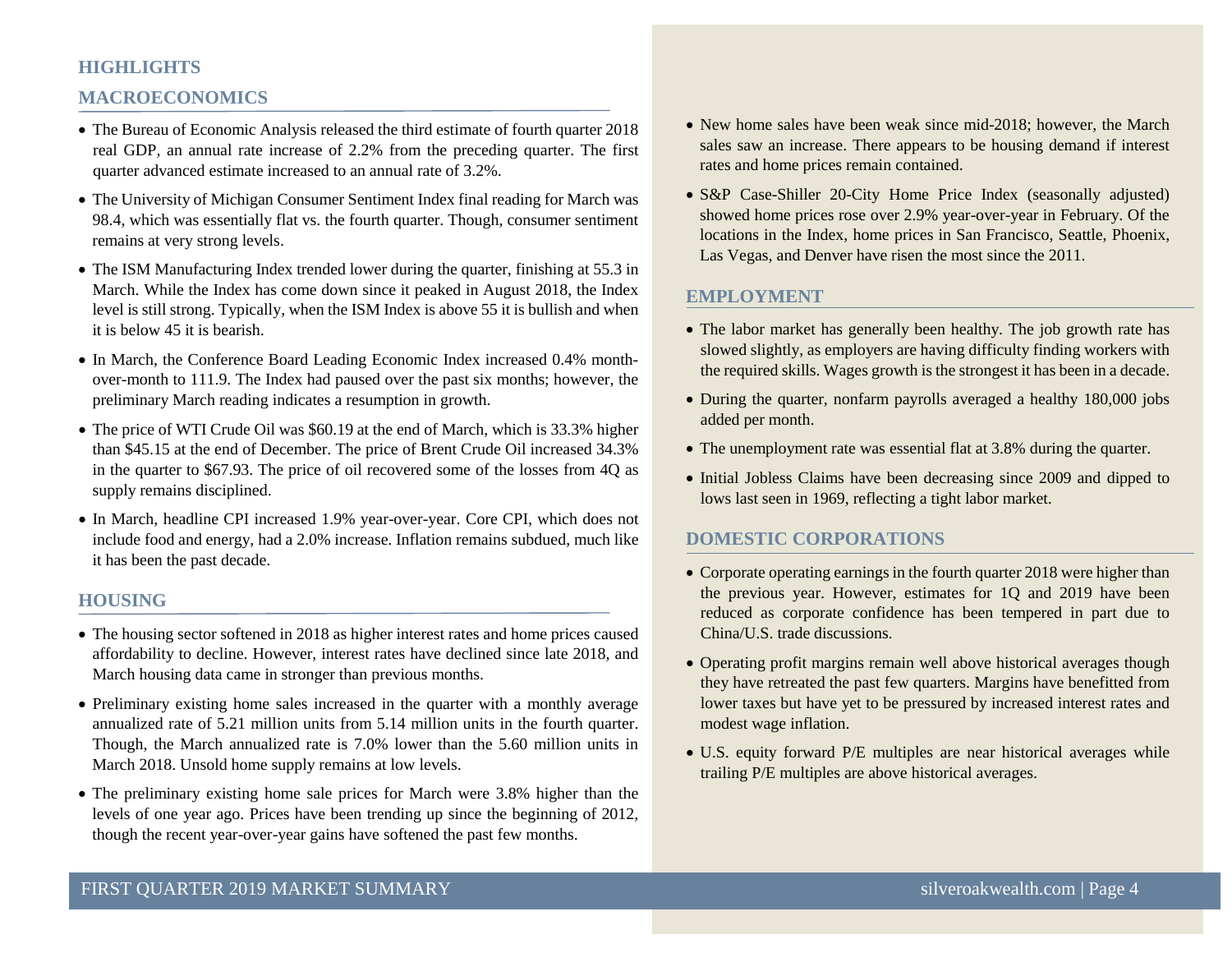#### **FED POLICY**

- The Federal Open Market Committee (FOMC) reversed course and released a dovish statement during their March meeting. The Fed decided to maintain the federal funds at a target range of 2.25% - 2.50%. In addition, they reduced their projections for interest rate hikes from two in 2019 to zero while also lowering their economic growth and inflation expectations for the year. The biggest surprise in the statement release for investors was when the Fed announced they will stop reducing their balance sheet in September.
- The Fed cited growing global risks, a slowing U.S. economy and subdued inflation as reasons for the change in policy.
- The market reacted favorably to the policy change and it contributed to the strong rally in risk assets during the quarter.

#### **FIXED INCOME**

- During the first quarter, long-term U.S. Treasury bond yields decreased due to market expectations of weaker economic growth. This caused the yield curve to flatten and even briefly invert for a few days in the 3Mo. to 10Yr. spread.
- Short-term interest rates are controlled or heavily influenced by central banks, where-as long term interest rates are controlled by market forces and economic growth.
- The brief yield curve inversion received a lot of press during the quarter as it is often used as an economic indicator. Historically, the yield curve has flattened as the Fed raises interest rates and the business cycle matures. The yield curve has inverted typically a year prior to the majority of the U.S. recessions over the past 50 years. However, the yield curve can remain relatively flat for extended periods without inverting, such was the case in the mid-1990s. Thus, the shape of the yield curve should be monitored but should not be the single reason for portfolio activity.

# **Treasury Yields & Returns First Quarter 2019**



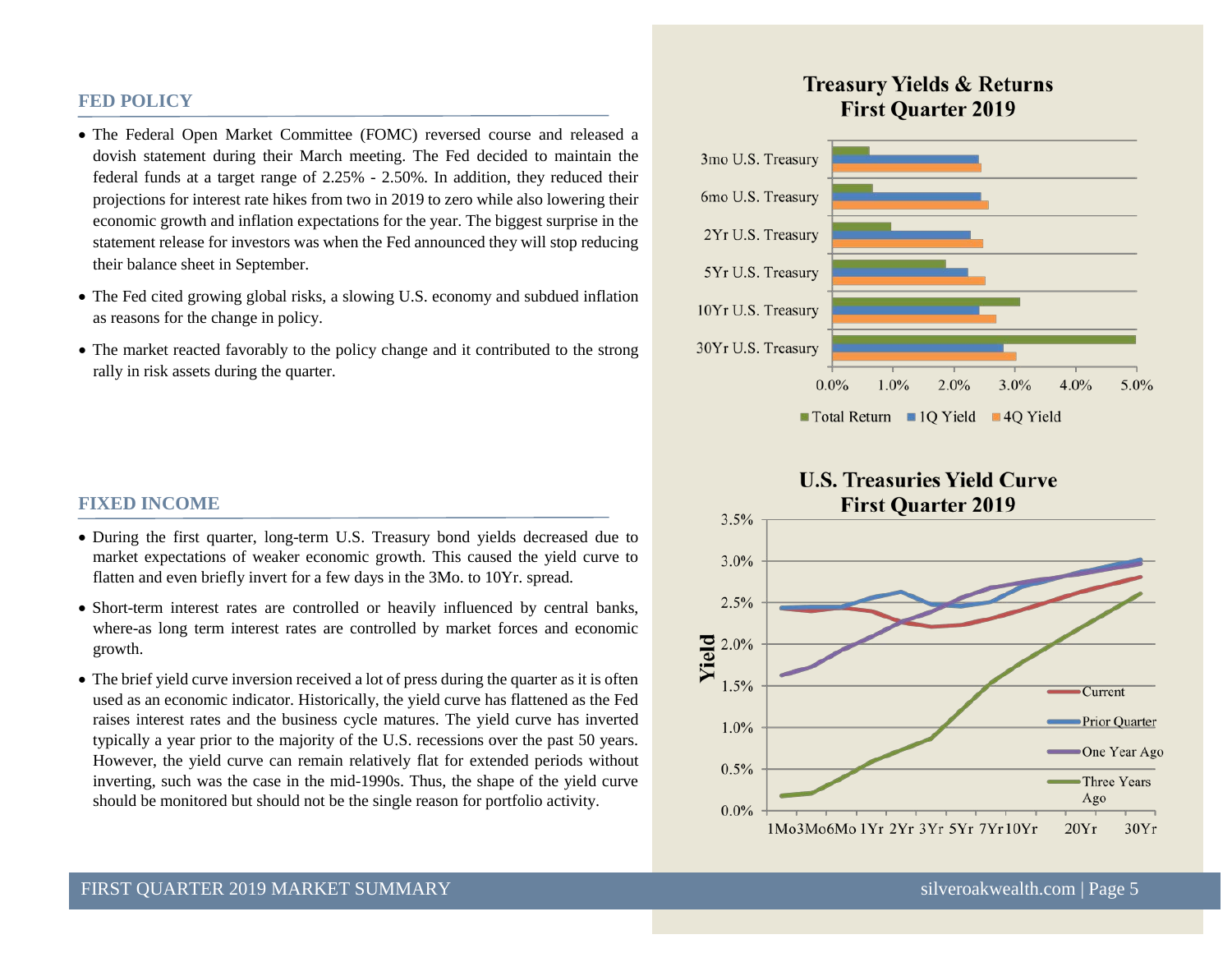# **FIXED INCOME (continued)**

- During the quarter, the Barclays U.S. Aggregate was up 2.9% as interest rates fell.
- After rising in fourth quarter, credit spreads narrowed in the first quarter as investor sentiment improved. This led to stronger returns in sectors with more credit risk, such as corporates, high yield, and emerging market.
- Municipals saw very strong inflows year-to-date.
- Yields fell globally as well as many countries globally have had challenged economic environments. Rates will likely remain range bound due to low growth and inflation around the world.
- Despite investors' willingness to accept greater credit risk, fundamentals in the investment grade corporate and high-yield sectors remain mix. There is a high amount of leverage in the system; however, defaults remain low.



# **Fixed Income Yields & Returns First Quarter 2019**



# **Credit Spreads - High Yield**



#### FIRST QUARTER 2019 MARKET SUMMARY SILVER SILVER SILVER SILVER SILVER SILVER SILVER SILVER SILVER SILVER SILVER SILVER SILVER SILVER SILVER SILVER SILVER SILVER SILVER SILVER SILVER SILVER SILVER SILVER SILVER SILVER SILVER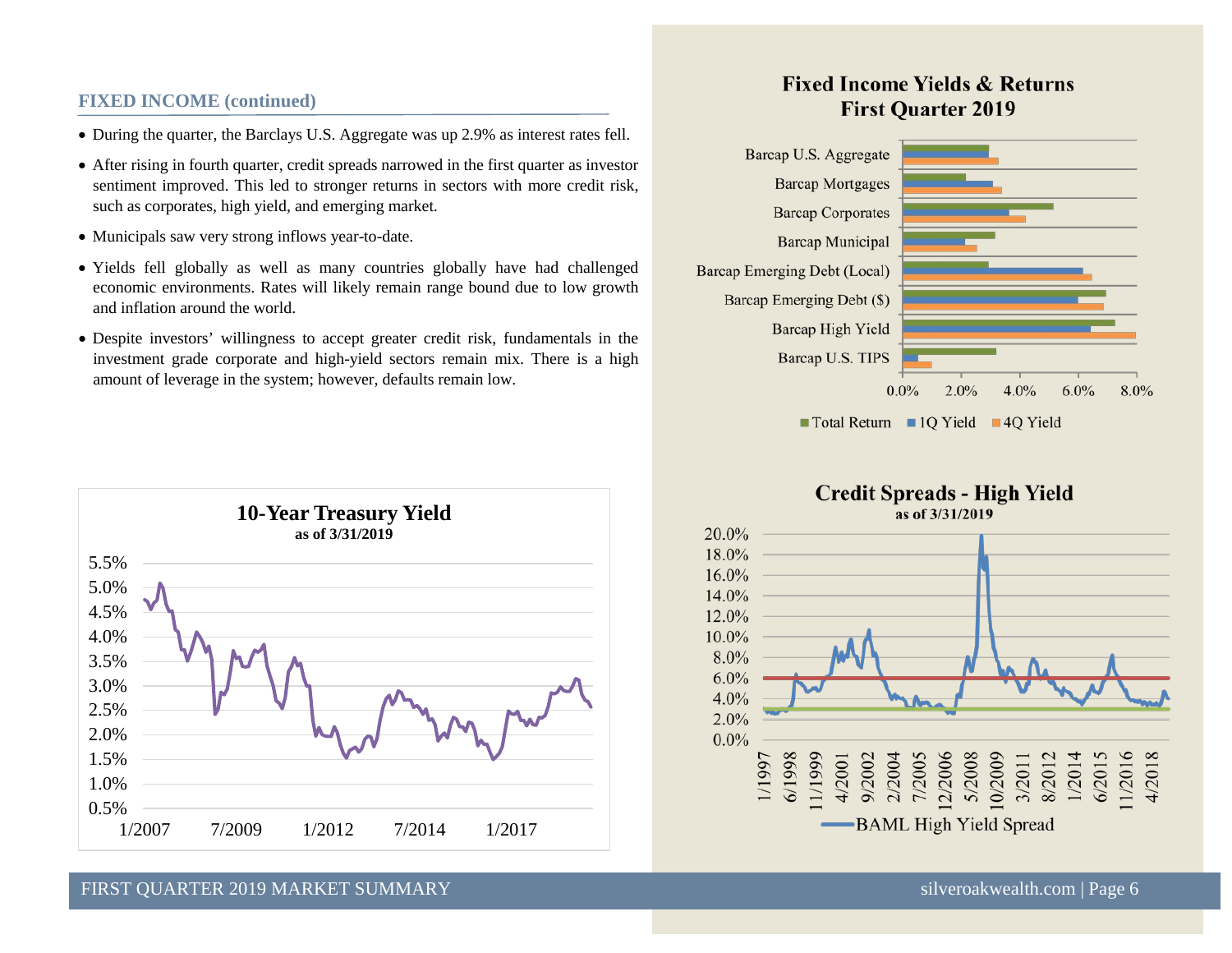# **EQUITIES**

- Market sentiment rebounded considerably during the quarter, which led to strong returns for equities. Investors cheered as central banks around the world paused on "normalizing" monetary policy and instead became more accommodative to support their markets.
- S&P 500's first quarter returns were the best quarterly returns in a decade.
- The bond market and the stock market seem to be telling different stories. There is a Wall Street adage of "Don't fight the Fed", which is the script the equity markets seem to be following by moving to risk-on when the Fed became more accommodative. However, the bond market seems to be following economic data as yields have fallen alongside growth. When yields fall and the yield curve flattens that typically signals a difficult environment.
- S&P 500 earnings estimates for 2019 have fallen from over double-digit growth to mid-single-digit growth.



# **Equity & Fixed Income Market Annual Returns**  $(as of 3/31/2019)$

**Barclays US Agg Bond**  $\blacksquare$  **S&P 500**  $\blacksquare$  **MSCI EAFE**  $\blacksquare$  **MSCI EM** 







FIRST QUARTER 2019 MARKET SUMMARY [silveroakwealth.com](http://www.silveroakwealth.com/silveroakwealth.aspx) | Page 7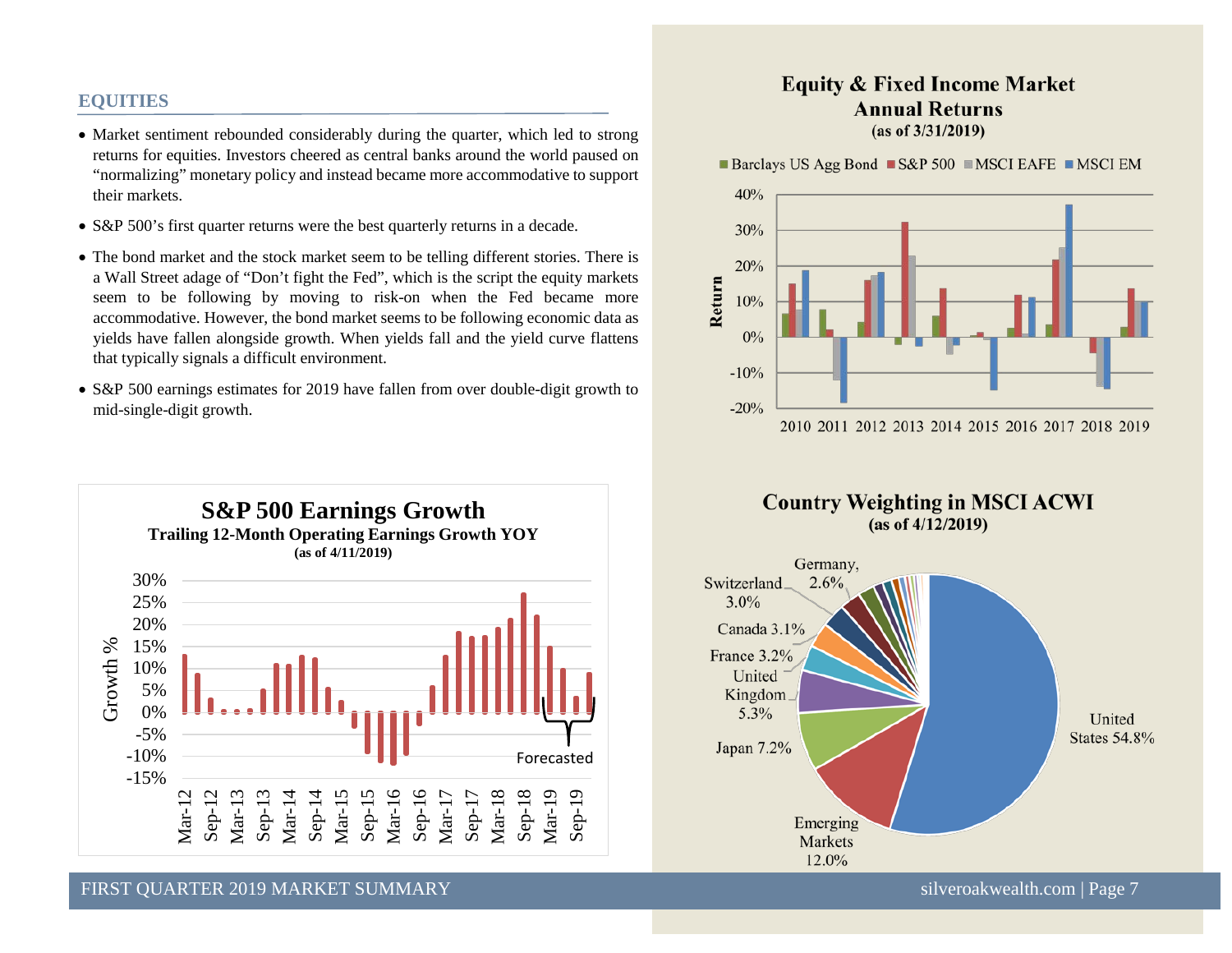# **DOMESTIC EQUITIES**

- The Russell 1000 Index, comprised of large and mid-capitalization stocks, posted a total return of 14.0% during the first quarter. On a year-over-year basis, the Russell 1000 Index has increased 9.3%.
- Small capitalization stocks, as represented by the Russell 2000 Index, posted a total return of 14.6% during the first quarter. On a year-over-year basis, the index has increased 2.1%.
- The market recovery was broad-based across sectors. However, growth companies continued their outperformance of value stocks.
- Economic data is softening, though still expansionary. The U.S. consumer, which accounts for 2/3 of the U.S. economy, appears to be in good shape – low unemployment, rising wages and lower debt service levels. In addition, semiconductors, which are often looked at as a global trade indicator, have recently reached new highs.

| <b>First Quarter 2019 Returns</b> |       |       |        |
|-----------------------------------|-------|-------|--------|
|                                   | Value | Core  | Growth |
| <b>Mega Cap</b>                   |       | 13.5% |        |
| <b>Large Cap</b>                  | 11.9% | 14.0% | 16.1%  |
| <b>Mid Cap</b>                    | 14.4% | 16.5% | 19.6%  |
| <b>Small Cap</b>                  | 11.9% | 14.6% | 17.1%  |
| <b>Micro Cap</b>                  | 10.4% | 13.1% | 16.0%  |

# **U.S. Equity Market Returns by Major Sector** (Securities in S&P 500, First Quarter 2019)





Russell 1000 Growth TR vs. Russell 1000 Value TR

FIRST QUARTER 2019 MARKET SUMMARY [silveroakwealth.com](http://www.silveroakwealth.com/silveroakwealth.aspx) | Page 8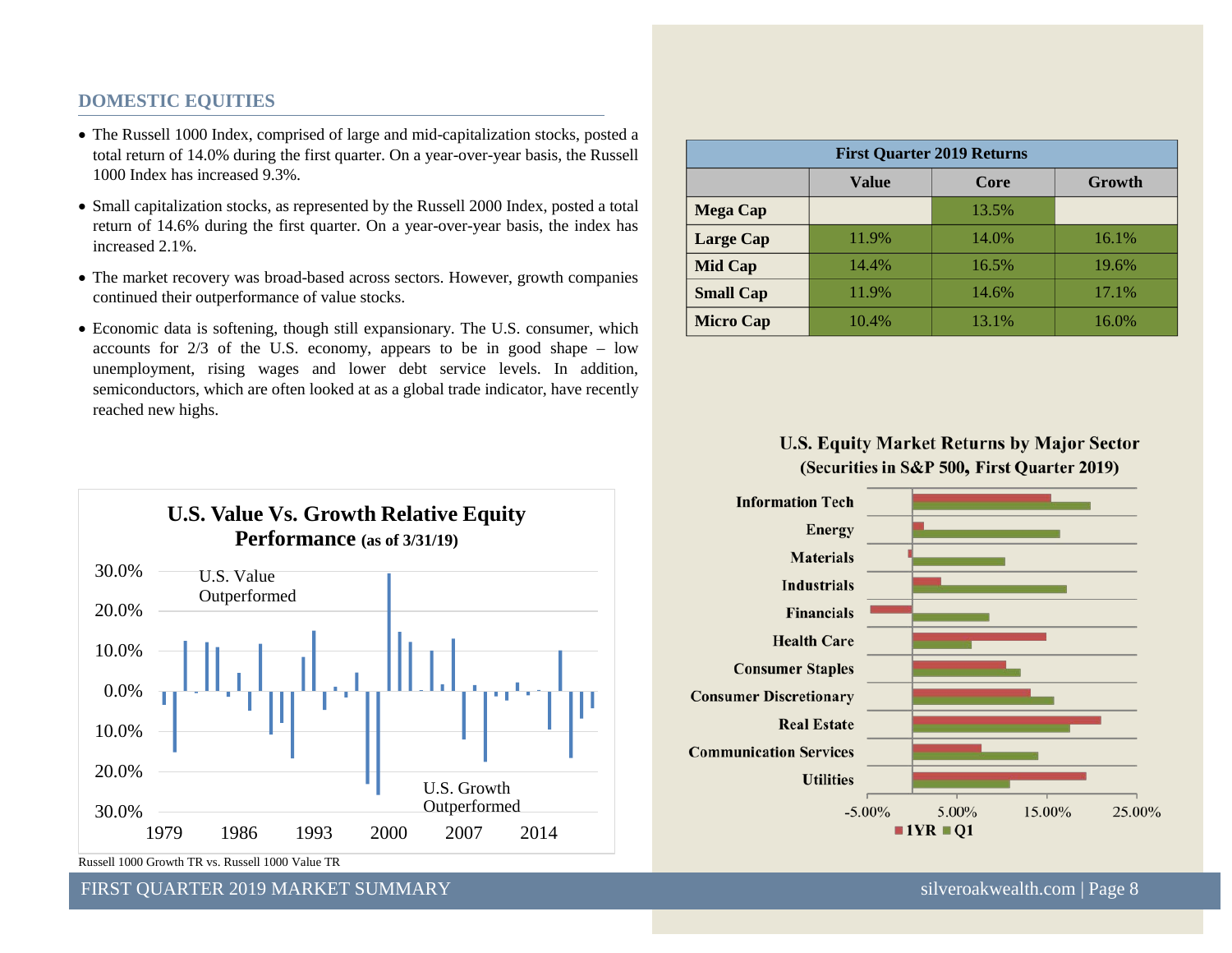# **INTERNATIONAL EQUITIES**

- Developed international stocks, as represented by the MSCI EAFE, were up 10.0% during the quarter. However, on a year-over-year basis, the EAFE is down 4.2%, performing worse than U.S. domestic equities. Brexit negotiations, Italy's budget issues and lower global trade have pressured international returns.
- Emerging market stocks, as represented by the MSCI Emerging Markets Index, increased 9.9%. Over the past year, growth in China has slowed; however, the Chinese government is taking steps to stimulate their economy by cutting rates and taxes. Strength in China would likely lead to better economic conditions in the rest of Asia and exporting European nations.
- Valuations of the broad international markets appear more attractive than in the U.S. However, investors have been favoring the U.S. as it has a higher percentage of secular growth companies.



S&P 500 TR vs. MSCI EAFE NR

# **Non-U.S. Equity Market Returns First Quarter 2019**





# FIRST QUARTER 2019 MARKET SUMMARY SILVER SILVER SILVER SILVER SILVER SILVER SILVER SILVER SILVER SILVER SILVER SILVER SILVER SILVER SILVER SILVER SILVER SILVER SILVER SILVER SILVER SILVER SILVER SILVER SILVER SILVER SILVER